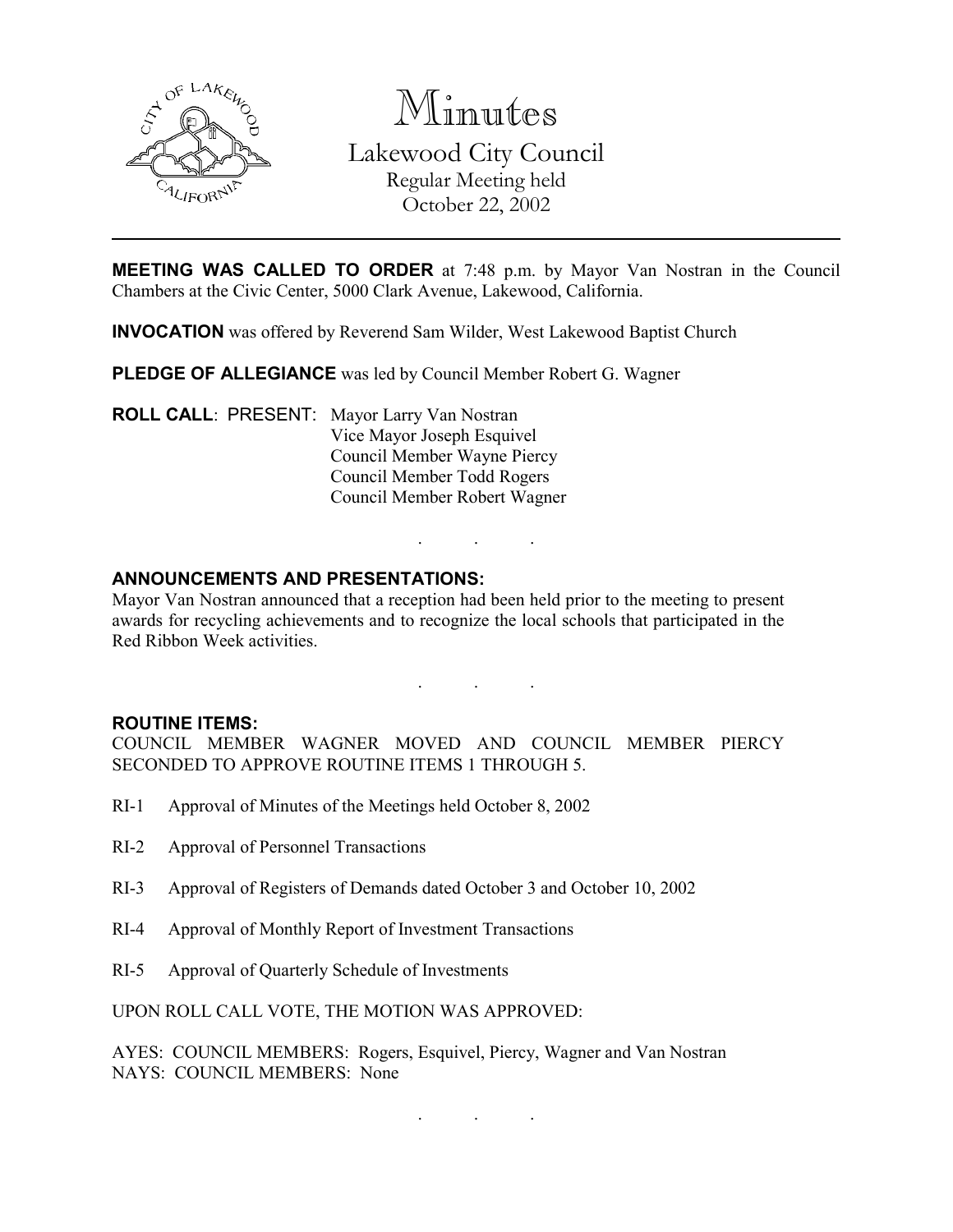# 1.1 • SPECIFIC PLAN FOR LAKEWOOD AUTO CENTER, CORNER OF CHERRY AVENUE AND 36TH STREET

The Director of Community Development, Chuck Ebner, gave a brief oral presentation based on the memorandum contained in the agenda and stated although the area located at the northeast corner of 36th Street and Cherry Avenue had historically been utilized for industrial, commercial and auto-related uses, the Specific Plan would stabilize and preserve the location for the existing use as an auto dealership. He stated an Initial Study had been prepared and had found the project to be within the scope of the Master Environmental Impact Report for the Redevelopment Project Areas. It was the recommendation of the Planning and Environment Commission that the City Council hold a public hearing and introduce Ordinance No. 2002-8.

Mayor Van Nostran opened the public hearing at 7:52 p.m. and called for anyone in the audience wishing to address the City Council on this matter. There was no response.

COUNCIL MEMBER WAGNER MOVED AND COUNCIL MEMBER PIERCY SECONDED TO CLOSE THE PUBLIC HEARING. UPON ROLL CALL VOTE, THE MOTION WAS APPROVED:

AYES: COUNCIL MEMBERS: Rogers, Esquivel, Piercy, Wagner and Van Nostran NAYS: COUNCIL MEMBERS: None

ORDINANCE NO. 2002-8; AN ORDINANCE OF THE CITY COUNCIL OF THE CITY OF LAKEWOOD ADOPTING THE LAKEWOOD AUTO CENTER SPECIFIC PLAN was read by title by Mayor Van Nostran.

COUNCIL MEMBER ROGERS MOVED AND COUNCIL MEMBER WAGNER SECONDED TO WAIVE FURTHER READING OF ORDINANCE NO. 2002-8. UPON ROLL CALL VOTE, THE MOTION WAS APPROVED:

AYES: COUNCIL MEMBERS: Rogers, Esquivel, Piercy, Wagner and Van Nostran NAYS: COUNCIL MEMBERS: None

COUNCIL MEMBER WAGNER MOVED AND COUNCIL MEMBER ROGERS SECONDED TO INTRODUCE ORDINANCE NO. 2002-8. UPON ROLL CALL VOTE, THE MOTION WAS APPROVED:

AYES: COUNCIL MEMBERS: Rogers, Esquivel, Piercy, Wagner and Van Nostran NAYS: COUNCIL MEMBERS: None

. . .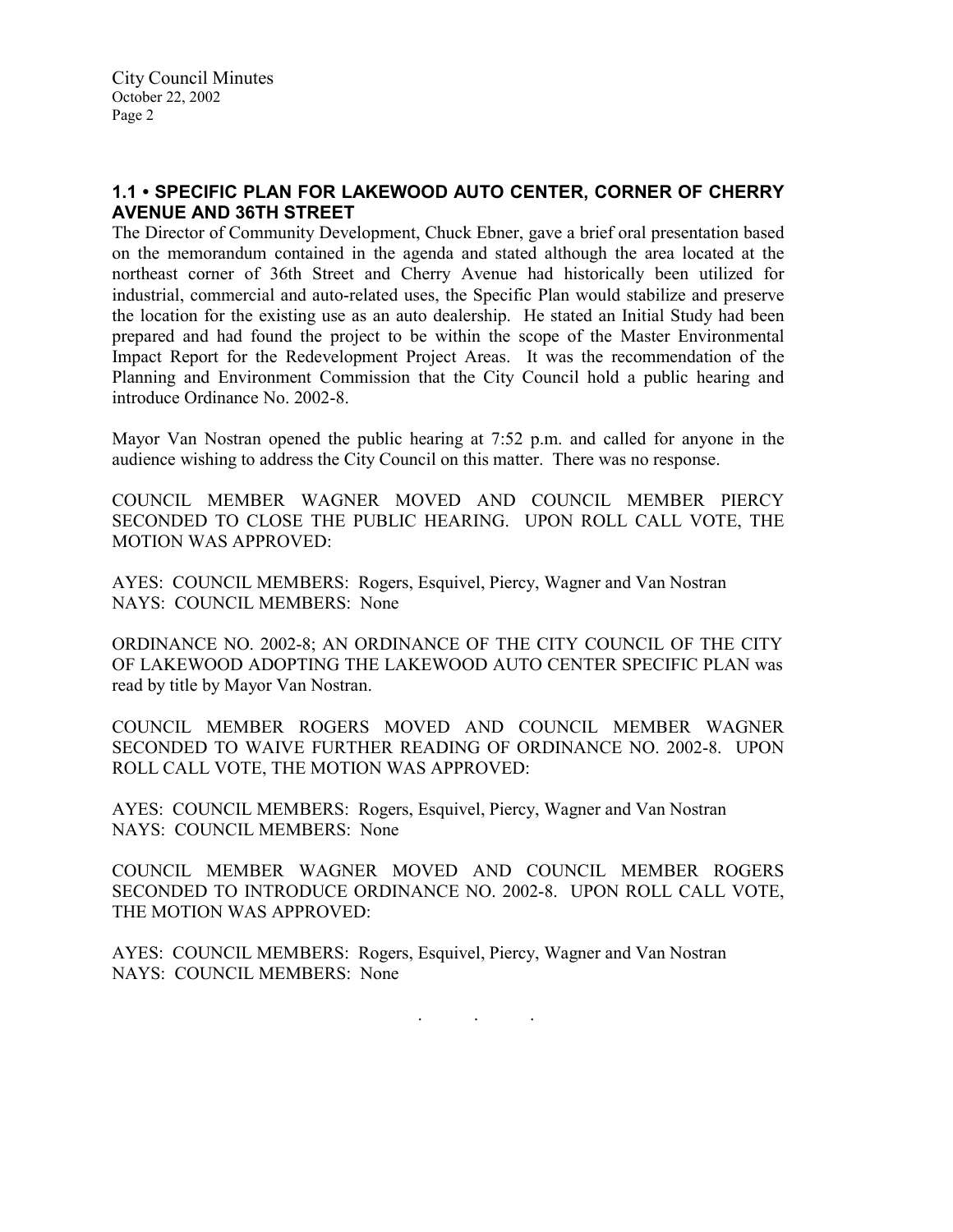City Council Minutes October 22, 2002 Page 3

### 2.1 • 2003 GENERAL MUNICIPAL ELECTION

Mayor Van Nostran announced that the proposed resolutions were required in order to start the process for the City's March 2003 election.

COUNCIL MEMBER PIERCY MOVED AND COUNCIL MEMBER ROGERS SECONDED TO ADOPT RESOLUTIONS NO. 2002-87 THROUGH 2002-89.

RESOLUTION NO. 2002-87; A RESOLUTION OF THE CITY COUNCIL OF THE CITY OF LAKEWOOD, CALIFORNIA, CALLING AND GIVING NOTICE OF THE HOLDING OF A GENERAL MUNICIPAL ELECTION TO BE HELD IN SAID CITY ON TUESDAY, MARCH 4, 2003, FOR THE ELECTION OF CERTAIN OFFICERS OF SAID CITY AS REQUIRED BY THE PROVISIONS OF THE LAWS OF THE STATE OF CALIFORNIA PERTAINING TO GENERAL LAW CITIES

RESOLUTION NO. 2002-88; A RESOLUTION OF THE CITY COUNCIL OF THE CITY OF LAKEWOOD, CALIFORNIA, REQUESTING THE BOARD OF SUPERVISORS OF THE COUNTY OF LOS ANGELES TO RENDER SPECIFIED SERVICES TO SAID CITY RELATING TO THE CONDUCT OF A GENERAL MUNICIPAL ELECTION TO BE HELD IN SAID CITY ON TUESDAY, MARCH 4, 2003

RESOLUTION NO. 2002-89; A RESOLUTION OF THE CITY COUNCIL OF THE CITY OF LAKEWOOD, CALIFORNIA, ADOPTING REGULATIONS FOR CANDIDATES FOR ELECTIVE OFFICE PERTAINING TO CANDIDATES STATEMENTS SUBMITTED TO THE VOTERS AT A GENERAL MUNICIPAL ELECTION TO BE HELD IN SAID CITY ON TUESDAY, MARCH 4, 2003

UPON ROLL CALL VOTE, THE MOTION WAS APPROVED:

AYES: COUNCIL MEMBERS: Rogers, Esquivel, Piercy, Wagner and Van Nostran NAYS: COUNCIL MEMBERS: None

## 3.1 • CONSTRUCTION AND DEMOLITION DEBRIS ORDINANCE

Council Member Piercy, acting as Chairman of the Solid Waste Management Committee, requested that the item be continued to the next regular meeting.

. . .

THERE BEING NO OBJECTION, IT WAS SO ORDERED.

. . .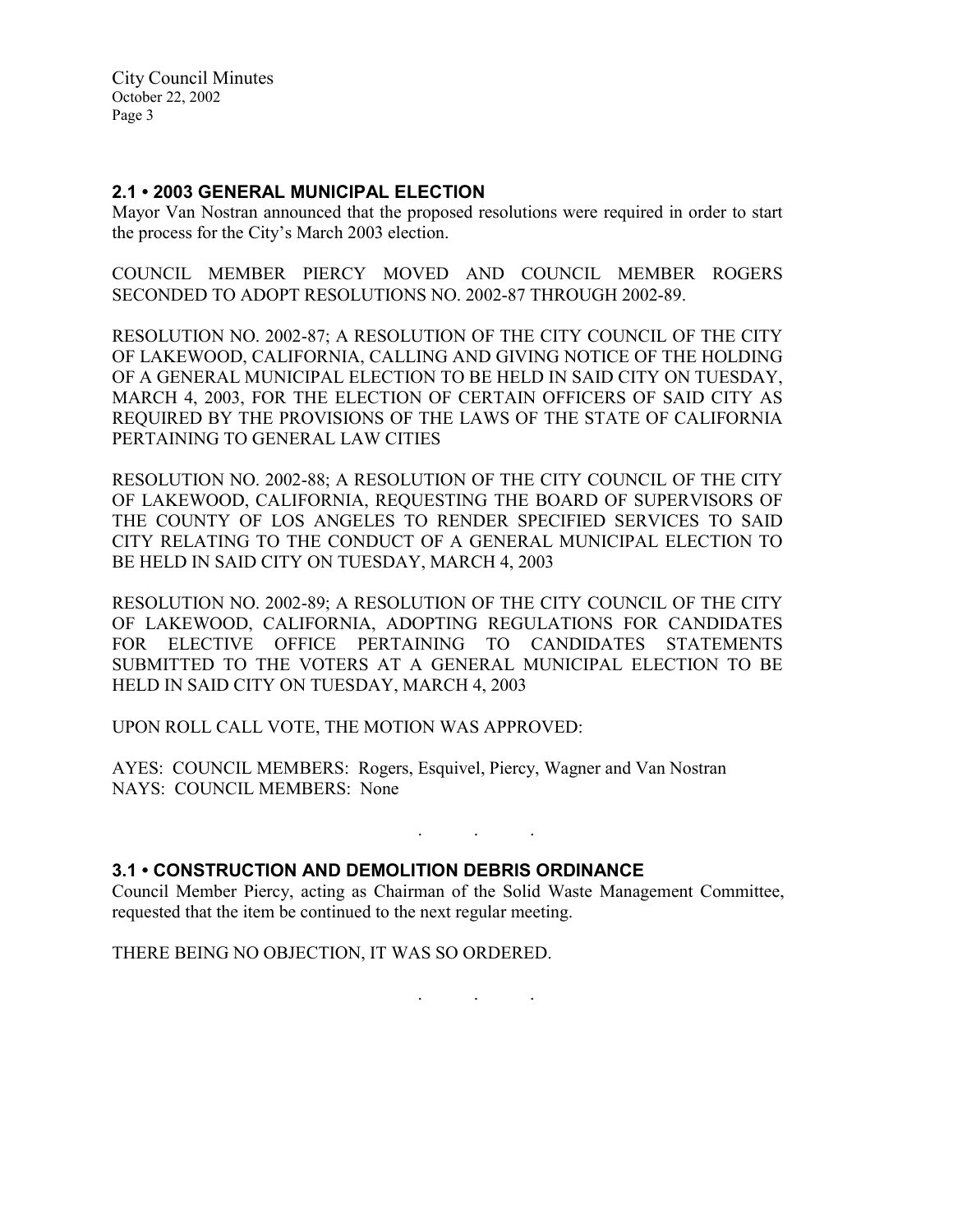# 3.1 • WEST SAN GABRIEL RIVER OPEN SPACE PROJECT CHANGE ORDER AND DWP AGREEMENT

The Director of Public Works, Lisa Rapp, gave a brief oral presentation based on the memorandum contained in the agenda and reported a contract had been awarded on August 27, 2002, for improvements to the 17-acre open space project adjacent to the west side of the San Gabriel River. She stated that although the contract had been reduced in scope to keep the project within available funding sources at the time, additional funding had subsequently become available, prompting staff's recommendation for a change order to Public Works Project No. 02-05 which would restore the items deleted from the original project award. She advised that the contractor for the project, Los Angeles Engineering, Inc., had indicated that they would be willing to perform the additional work for the original bid price, if requested during the first 60 days of the project. She also reported that an original condition of the City's grant funding had required the City to enter into an agreement with the City of Los Angeles Department of Water and Power (DWP) for the portion of the project under the transmission right-of-way. An agreement had been drafted, signed and forwarded to the DWP for execution, but had never been signed and returned. Subsequent to the drafting of the agreement, a title search had been completed which provided full documentation that the City of Lakewood held ownership in fee title of all affected parcels. As a result, the State Resources Agency agreed to waive the requirement for an agreement with the DWP, and the City Attorney had recommended the approval for the agreement be rescinded. It was the recommendation of staff that the City Council approve Change Order No. 1 for Public Works Project No. 02-05 in the amount of \$212,000; rescind approval of the Use Agreement with the City of Los Angeles, Department of Water and Power; and appropriate \$300,000 from the State Park Bond Fund.

Council Member Rogers questioned the Public Works Director to determine if rescinding the agreement with the DWP was expected to cause any complications for the project. Ms. Rapp responded by stating that since the City had always intended to address any concerns raised by the DWP, there should be no complications. She noted that it was the failure of the DWP to execute the agreement in time to meet deadlines for compliance with the State grant that had prompted the abandonment of the agreement, not any disagreement over the terms.

Mayor Van Nostran stated that the staff of the Public Works Department was to be commended for their hard work on this project.

Council Member Wagner recognized the efforts of City Attorney John Todd in completing the research that provided proof of the City's ownership.

The City Attorney advised that the subject properties had come into the City's control through the purchase of the Lakewood Water and Power Co.

COUNCIL MEMBER ROGERS MOVED AND VICE MAYOR ESQUIVEL SECONDED TO APPROVE STAFF'S RECOMMENDATION. UPON ROLL CALL VOTE, THE MOTION WAS APPROVED:

AYES: COUNCIL MEMBERS: Rogers, Esquivel, Piercy, Wagner and Van Nostran NAYS: COUNCIL MEMBERS: None